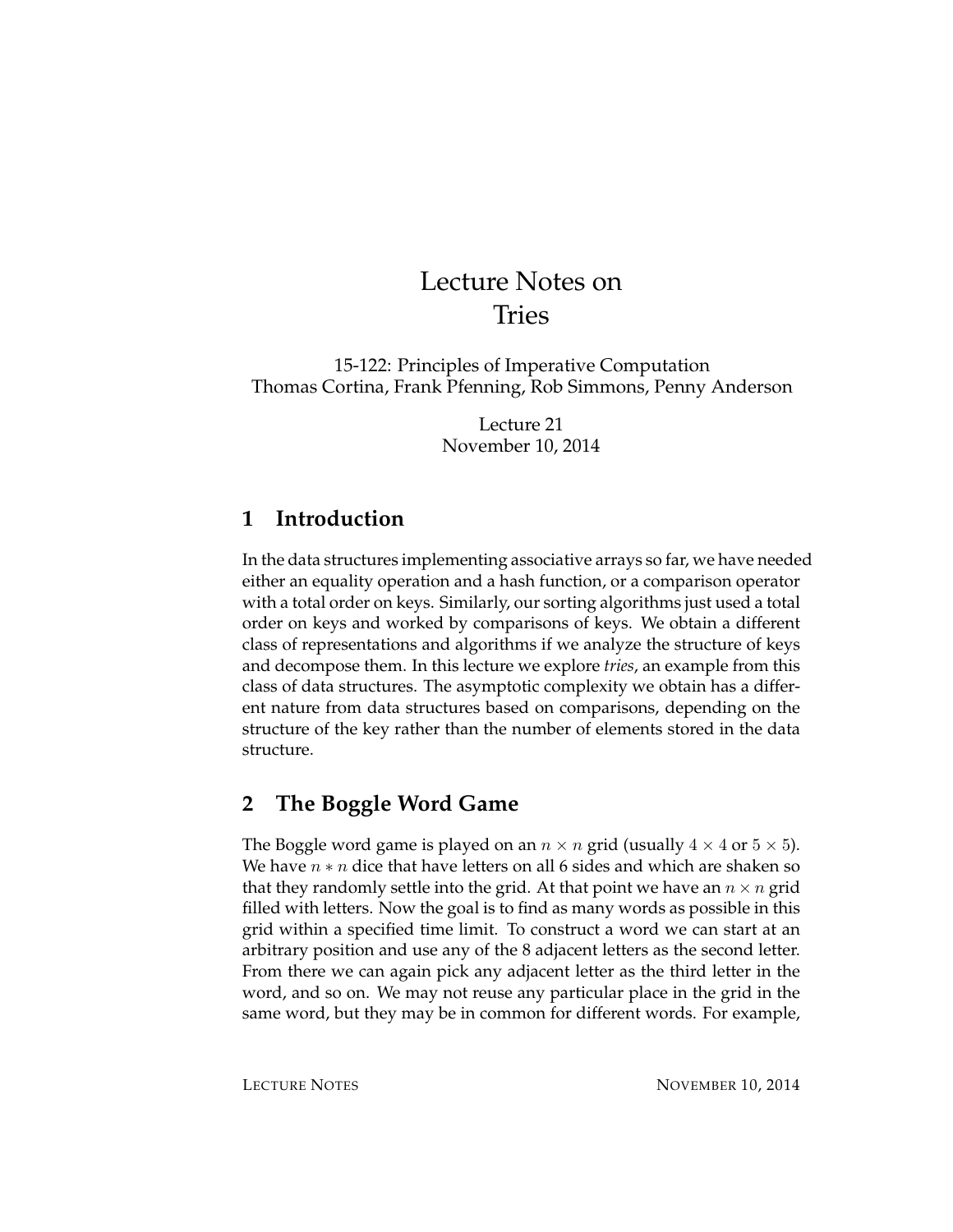in the grid

| E | F | R | Α |
|---|---|---|---|
| Н | G | D | R |
| P | S | N | Α |
| E | E | В | E |

we have the words SEE, SEEP, and BEARDS, but not SEES. Scoring assigns points according to the lengths of the words found, where longer words score higher.

One simple possibility for implementing this game is to systematically search for potential words and then look them up in a dictionary, perhaps stored as a sorted word list, some kind of binary search tree, or a hash table. The problem is that there are too many potential words on the grid, so we want to consider prefixes and abort the search when a prefix does not start a word. For example, if we start in the upper right-hand corner and try horizontally first, then EF is a prefix for a number of words, but EFR, EFD, EFG, EFH are not and we can abandon our search quickly. A few more possibilities reveal that no word with 3 letters or more in the above grid starts in the upper left-hand corner.

Because a dictionary is sorted alphabetically, by prefix, we may be able to use a sorted array effectively in order for the computer to play Boggle and quickly determine all possible words on a grid. But we may still look for potentially more efficient data structures which take into account that we are searching for words that are constructed by incrementally extending the prefix.

#### **3 Multi-Way Tries**

One possibility is to use a *multi-way trie*, where each node has a potential child for each letter in the alphabet. Consider the word SEE. We start at the root and follow the link labeled S, which gets us to a node on the second level in the tree. This tree indexes all words with first character S. From here we follow the link labeled E, which gets us to a node indexing all words that start with SE. After one more step we are at SEE. At this point we cannot be sure if this is a complete word or just a prefix for words stored in it. In order to record this, we can either store a Boolean (true if the current prefix is a complete word) or terminate the word with a special character that cannot appear in the word itself.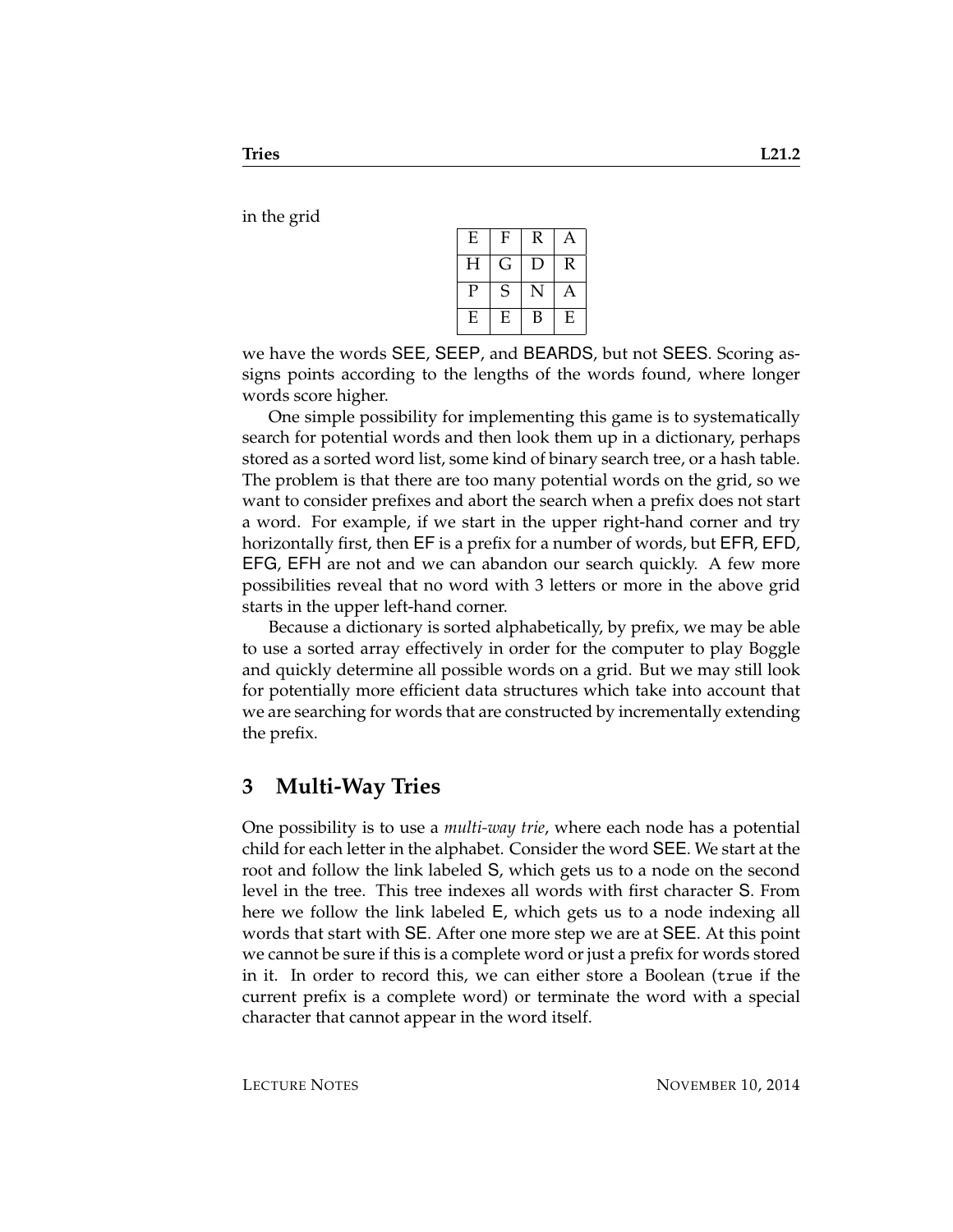Below is an example of a multi-way trie indexing the three words BE, BEE, and BACCALAUREATE.



While the paths to finding each word are quite short, including one more node than characters in the word, the data structure consumes a lot of space, because there are a lot of nearly empty arrays.

An interesting property is that the lookup time for a word is  $O(k)$ , where  $k$  is the number of characters in the word. This is independent of how many words are stored in the data structure! Contrast this with, say, balanced binary search trees where the search time is  $O(log(n))$ , where n is the number of words stored. For the latter analysis we assumed that key comparisons were constant time, which is not really true because the keys (which are strings) have to be compared character by character. So each comparison, while searching through a binary search tree, might take up to  $O(k)$  individual character comparisons, which would make it  $O(k * log(n))$ in the worst case. Compare that with  $O(k)$  for a trie.

On the other hand, the wasted space of the multi-way trie with an array at each node costs time in practice. This is not only because this memory must be allocated, but because on modern architectures the so-called *memory hierarchy* means that accesses to memory cells close to each other will be much faster than accessing distant cells. You will learn more about this in 15-213 *Computer Systems*.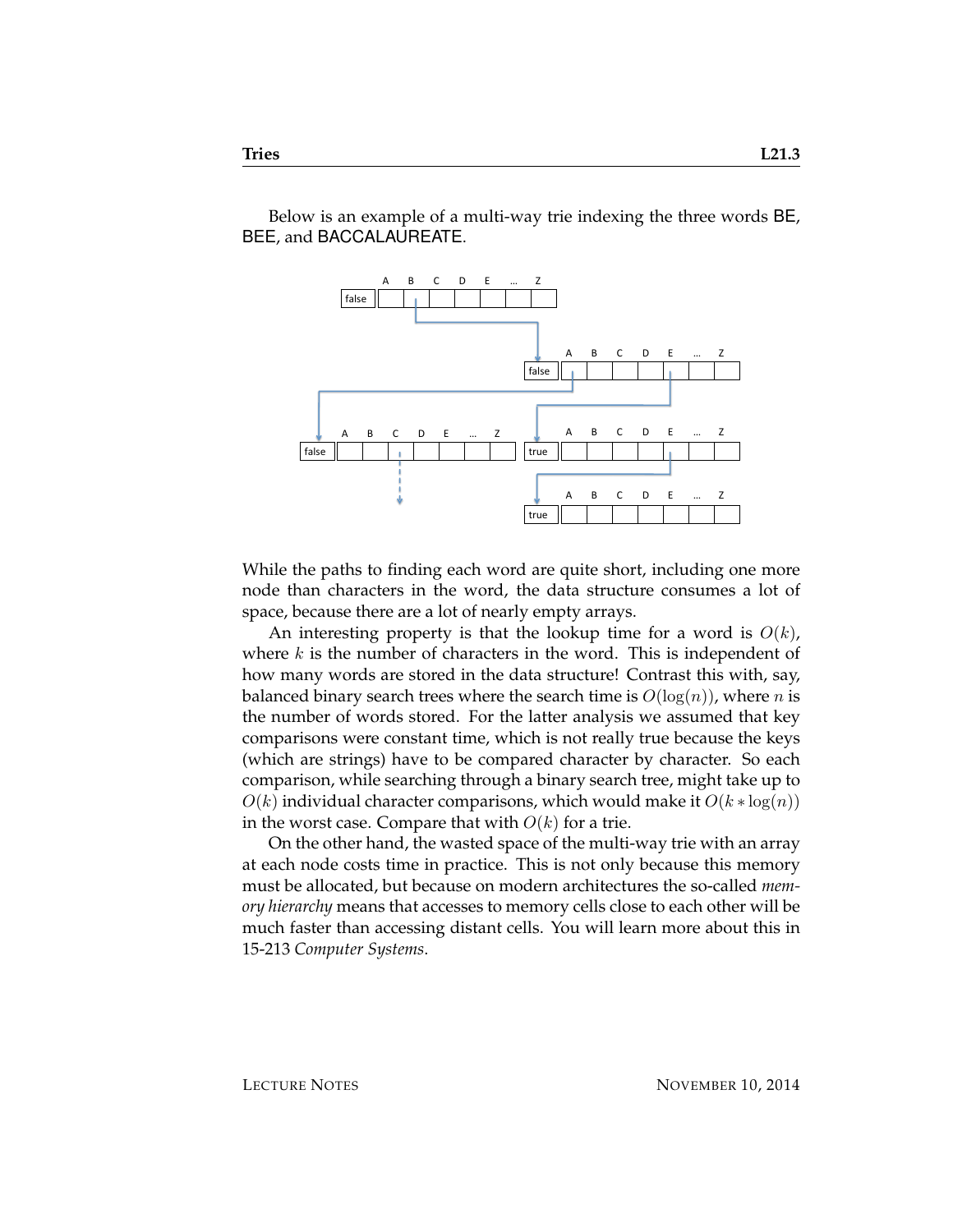#### **4 Binary Tries**

The idea of the multi-way trie is quite robust, and there are useful special cases. One of these if we want to represent sets of numbers. In that case we can decompose the binary representation of numbers bit by bit in order to index data stored in the trie. We could start with the most significant or least significant bit, depending on the kind of numbers we expect. In this case every node would have at most two successors, one for 0 and one for 1. This does not waste nearly as much space and can be efficient for many purposes.

#### **5 Linked Lists**

For the particular application we have in mind, namely searching for words on a grid of letters, we could either use multiway tries directly (wasting space) or use binary tries (wasting time and space, because each character is decomposed into individual bits).

A compromise solution is replacing the array (which may end up mostly empty) with a linked list. This gives us two fundamentally different uses of pointers. Child pointers (drawn in blue) correspond to forward movement through the string. The next pointers of the linked list (drawn in red), on the other hand, connect what used to be parts of the same array list.

In this representation, it also becomes natural to have the Boolean "end of word" flag stored with the final character, rather than one step below the final character like we did above. (This means it's no longer possible to store the empty string, however.) The tree above, containing BACCALAU-REATE, BE, and BEE, now looks like this:

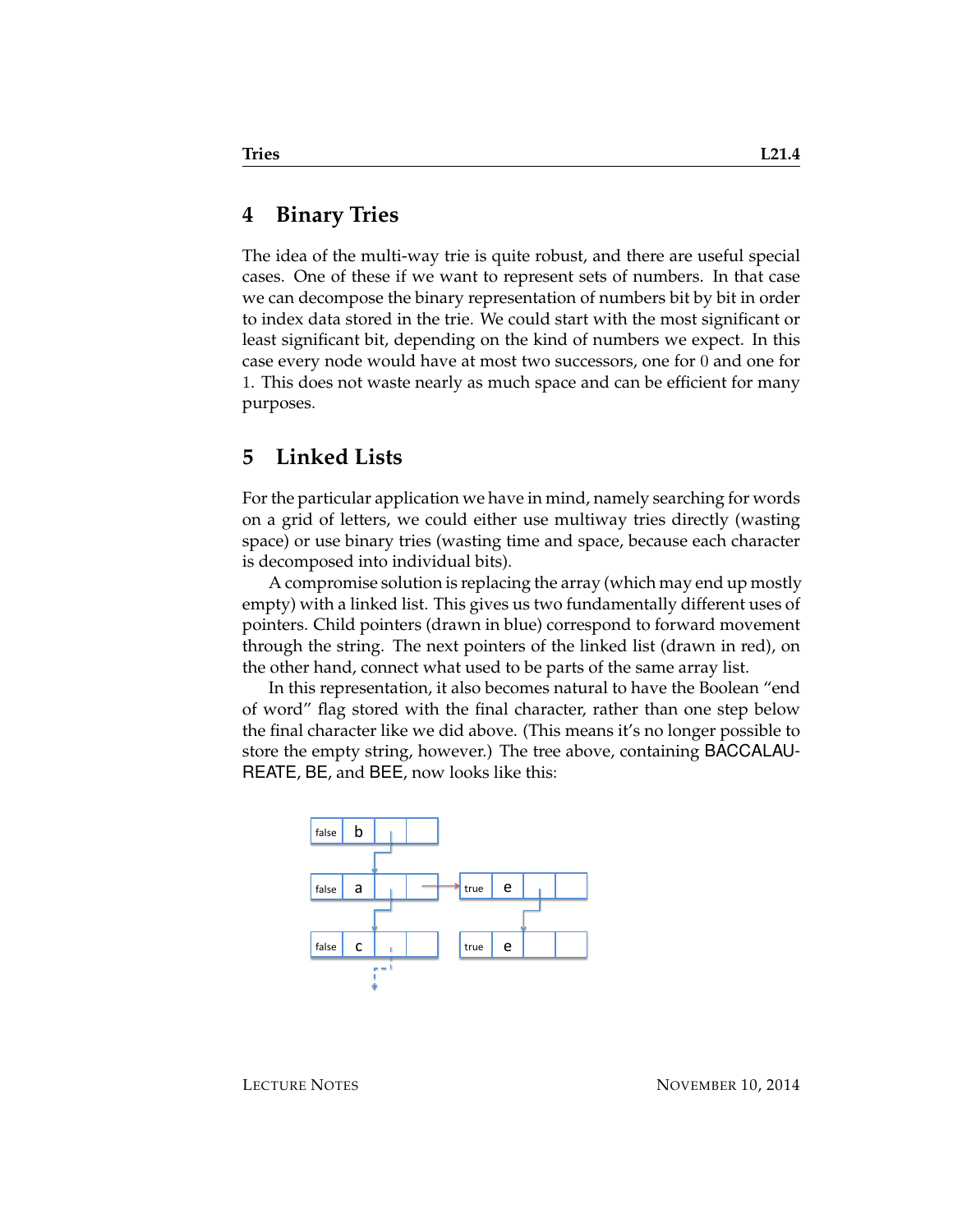If we add OR and BED, the result looks like this:



For lookup, we have to make at most 26 comparisons between each character in the input string and the characters stored in the tree. Therefore search time is  $O(26*k) = O(k)$ , where k is the length of the string. Insertion has the same asymptotic complexity bound. Note that this still does not change with the number of strings, only with its length.

## **6 Ternary Search Tries**

It should be apparent that we could get some performance gains over this linked list solution if we kept the linked lists sorted. This is an idea that allows us to motivate a more suitable data structure, a *ternary search trie* (TST) which combines ideas from binary search trees with tries. Roughly, at each node in a trie we store a binary search tree with characters as keys. The entries are pointers to the subtries.

More precisely, at each node we store a character  $c$  and three pointers. The left subtree stores all words starting with characters alphabetically less than  $c$ . The right subtree stores all words starting with characters alphabetically greater than  $c$  and the middle stores a subtrie with all words starting with  $c$ , from the second character on. The middle children work exactly like the child pointers from our linked list implementation. The left and right pointers work like the next pointers from the linked list version, and are correspondingly drawn in red in the diagram below, which contains the words BE, BED, BEE, BACCALAUREATE, and OR. In this diagram, we represent the flag for "end of word" using the presence or absence of an X.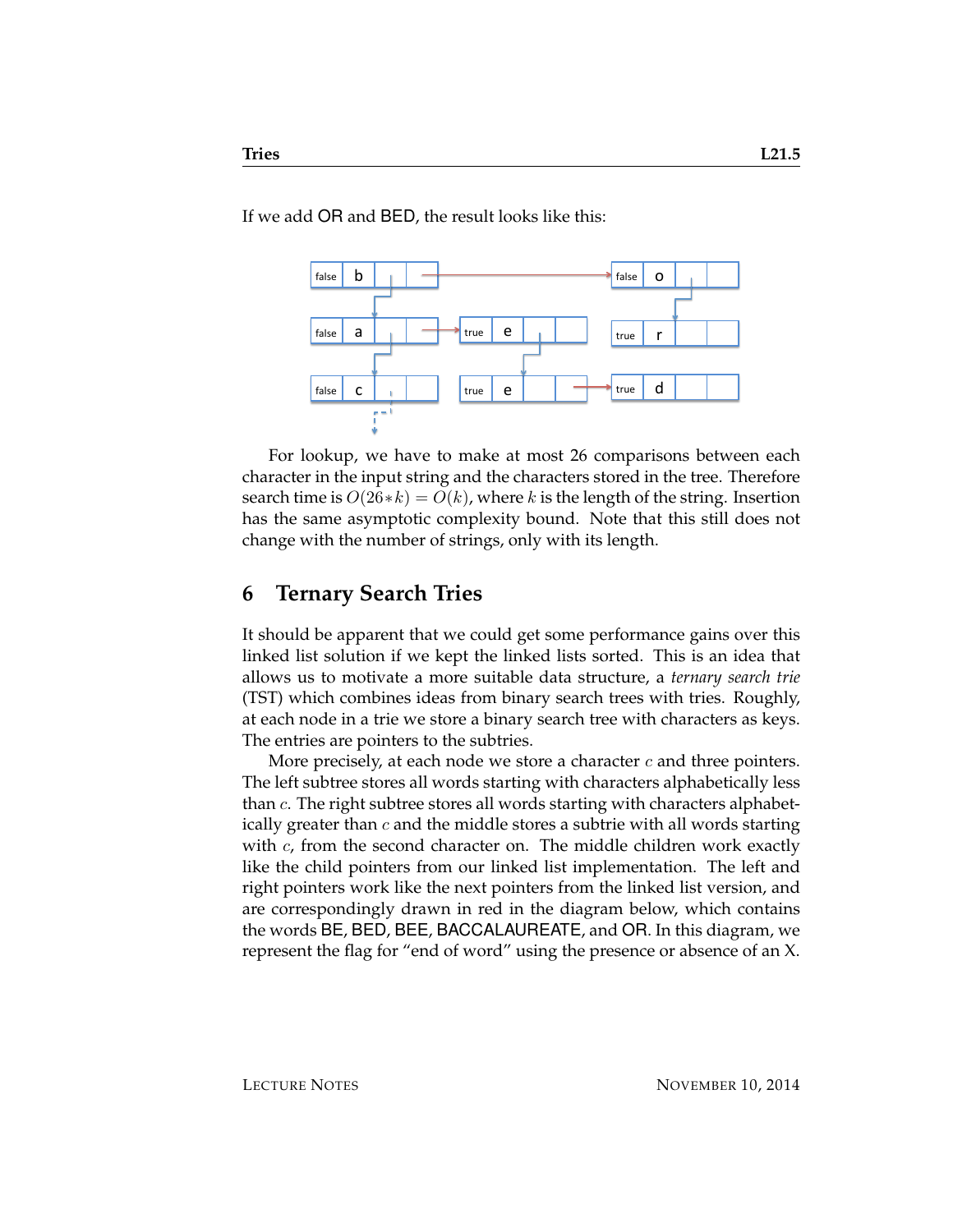

We have not discussed any strategy for balancing TSTs. However, in the worst case (a completely unbalanced tree) we end up with something similar to the linked list implementation and we have to make at most 26 comparisons between each character in the input string and the characters stored in the tree. Therefore search time is  $O(26 * k) = O(k)$ , where k is the length of the string. Even when the embedded trees are perfectly balanced, the constant factor decreases, but not the asymptotic complexity because  $O(\log(26) * k) = O(k)$ .

#### **Exercises**

**Exercise 1** *Implement the game of Boggle as sketched in this lecture. Make sure to pick the letters according to the distribution of their occurrence in the English language. You might use the Scrabble dictionary itself, for example, to calculate the relative frequency of the letters.*

*If you are ambitious, try to design a simple textual interface to print a random grid and then input words from the human player and show the words missed by*

LECTURE NOTES NOVEMBER 10, 2014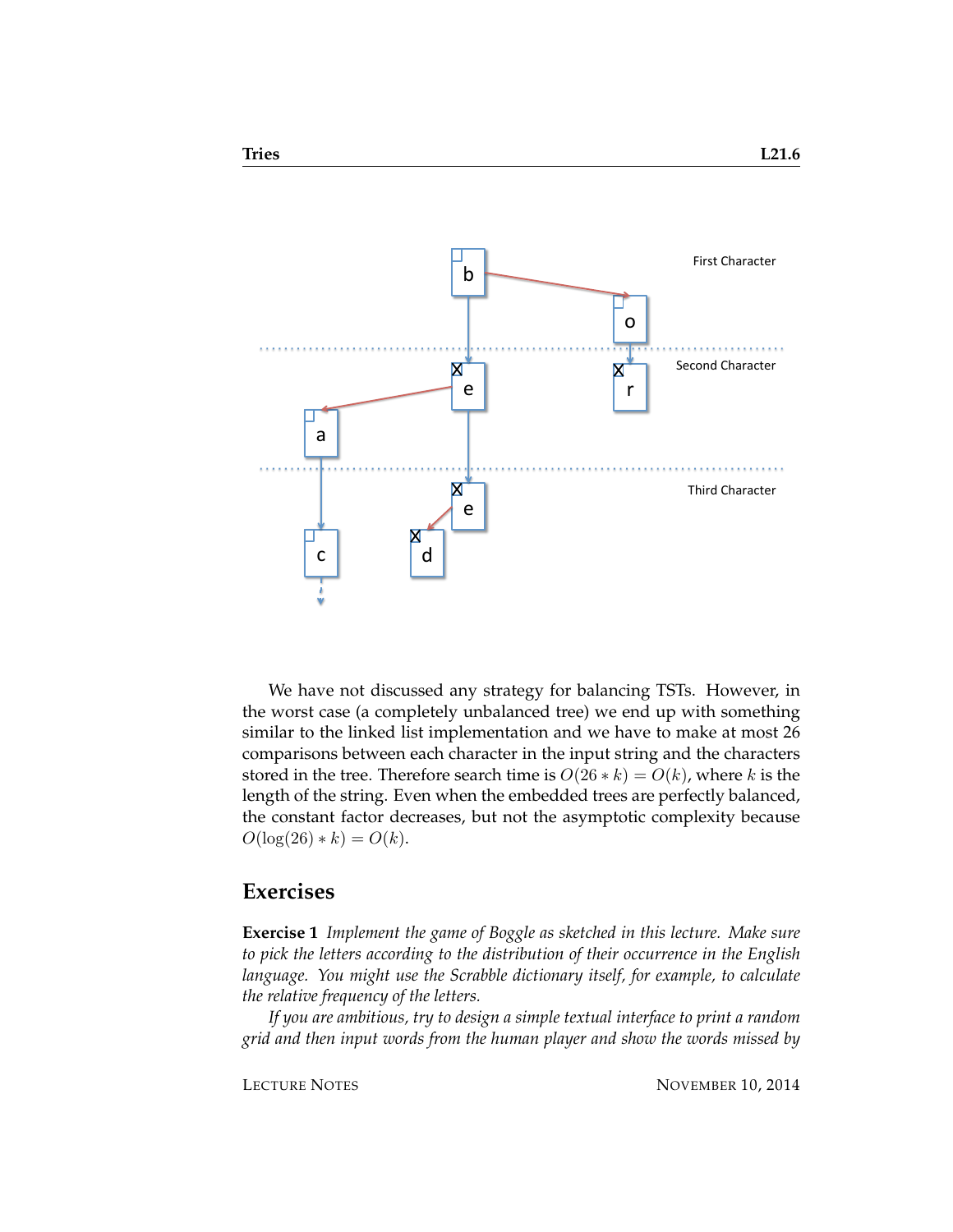*the player.*

**Exercise 2** *Modify the implementation TSTs so it can store, for each word, the number of occurrences of that word in a book that is read word by word.*

**Exercise 3** *Modify the implementation of search in TSTs so it can process a star (*'\*'*) character in the search string. It can match any number of characters for words stored in the trie. This matching is done by adding all matching string to a queue that is an input argument to the generalized search function.*

*For example, after we insert BE, BED, and BACCALAUREATE, the string* "BE\*" *matches the first two words, and* "\*A\*" *matches the only the third, in three different ways. The search string* "\*" *should match the entire set of words stored in the trie and produce them in alphabetical order. You should decide if the different ways to match a search string should show up multiple times in the result queue or just one.*

**Exercise 4** *Modify TSTs to use a special non-alphabetic character (either period* '.' or the nil character '\0'), which is shown as a small filled circle in the dia*gram, to represent the end of the word.*



**Exercise 5** *Using this modified TST implementation from the question above, allow repeated searching of prefixes with the following interface:*

/\* Prefix search interface \*/ typedef struct trie\_node tnode;

LECTURE NOTES NOVEMBER 10, 2014